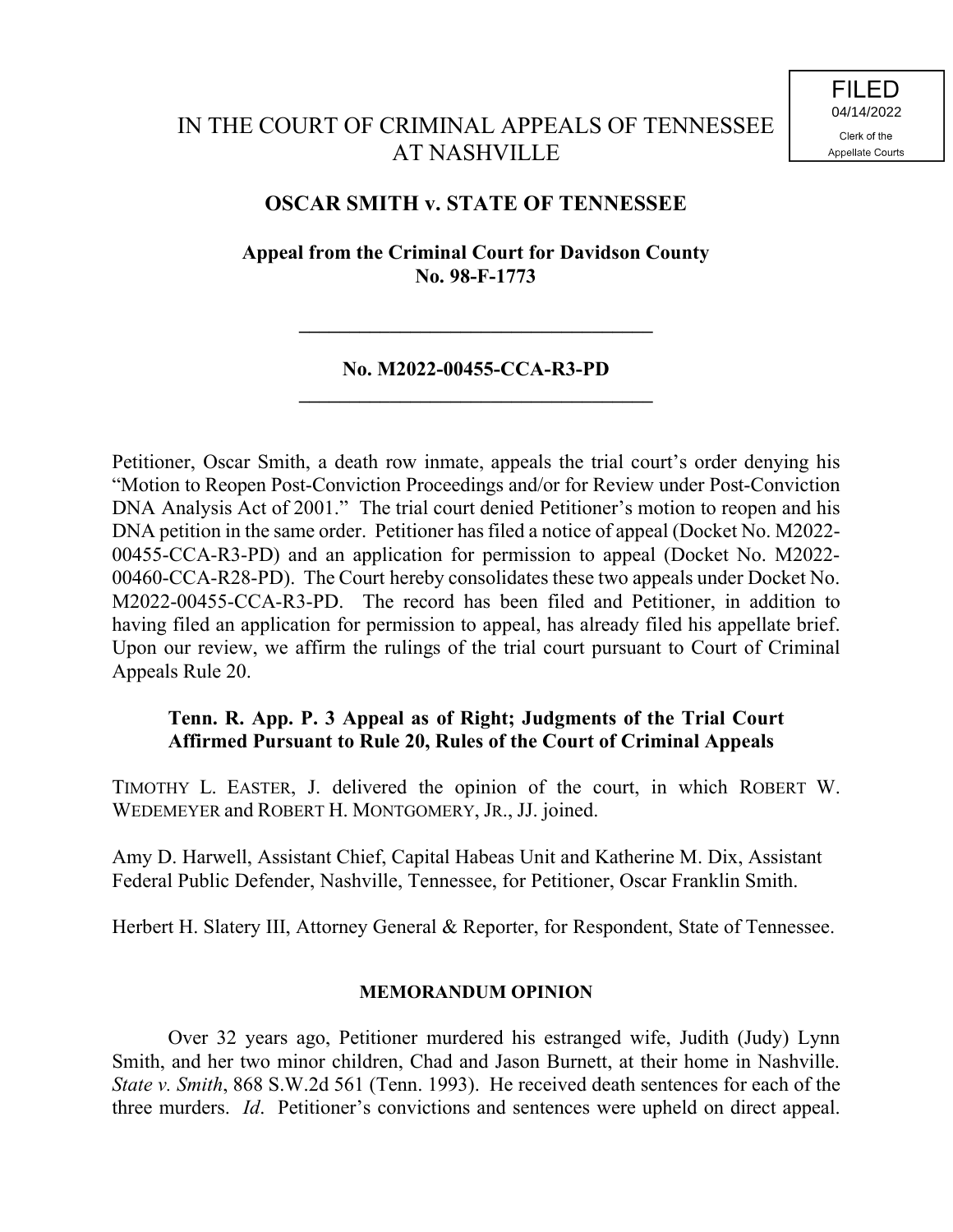*Smith*, 868 S.W.2d at 582. He was unsuccessful in his subsequent pursuit of state postconviction and federal habeas corpus relief. *Oscar Franklin Smith v. State*, No. 01C01- 9702-CR-00048, 1998 WL 345353 (Tenn. Crim. App. June 30, 1998), *perm. app. denied* (Tenn. Jan. 25, 1999); *Oscar Smith v. Ricky Bell, Warden*, No. 3:99-0731, 2005 WL 2416504 (M.D. Tenn. Sep. 30, 2005), *vacated sub nom. Smith v. Colson*, 566 U.S. 901 (2012) (Order); *Oscar Smith v. Tony May, Warden*, No. 18-5133, 2018 WL 7247244 (6th Cir. Aug. 22, 2018). This Court recently affirmed the trial court's summary dismissal of Petitioner's request for testing of evidence pursuant to the Post-Conviction Fingerprint Analysis Act of 2021. *Oscar Smith v. State*, No. M2021-01339-CCA-R3-PD, 2022 WL 854438 (Tenn. Crim. App. Mar. 23, 2022), *perm. app. denied* (Tenn. Apr. 6, 2022).

On April 4, 2022, Petitioner filed in the trial court a "Motion to Reopen Post-Conviction Proceedings and/or for Review under Post-Conviction DNA Analysis Act of 2001." Petitioner previously obtained agreed orders from the trial court for DNA testing of an alleged murder weapon and clothing collected from Ms. Smith and Chad Burnett in relation to a sample of Chad Burnett's hair and blood samples from Petitioner, Ms. Smith and Jason Burnett. Petitioner filed his motion after having obtained the results of the DNA testing. The trial court entered its order denying relief on April 11, 2022. Because the trial court's order disposed of both the request to reopen the previously-filed post-conviction petition, Tennessee Code Annotated section 40-30-117, and to obtain testing under the DNA Analysis Act, Tennessee Code Annotated sections 40-30-301 *et seq*., Petitioner, as required, has filed both an application for permission to appeal pursuant to Section 40-30- 117(c) and a notice of appeal pursuant to Tennessee Rule of Appellate Procedure 3(b).

The Court hereby consolidates the two appeals under Docket No. M2022-00455- CCA-R3-PD. A record has been prepared and transmitted on appeal and Petitioner has already filed his appellate brief in addition to an application for permission to appeal. Petitioner is scheduled to be executed on Thursday, April 21, 2022. Petitioner also filed a motion for expedited briefing and for oral argument. Pursuant to our authority under the Rules of Appellate Procedure, the Court hereby suspends the requirement of a response from the State in order to expedite our decision in this matter. Tenn. R. App. P. 2. Thus, Petitioner's requests for an expedited briefing schedule and oral argument are denied as moot.

In its order, the trial court summarized the substance of Petitioner's recent filing:

On December 7, 2016, during the pendency of [Petitioner's] federal habeas corpus litigation, forensic fingerprint examiner Kathleen Bright-Birnbaum filed a report detailing her analysis of several fingerprints left at the crime scene. Among the prints detailed in Ms. Bright-Birnbaum's report, included as Exhibit 1 to [Petitioner's] present motion, were two fingerprints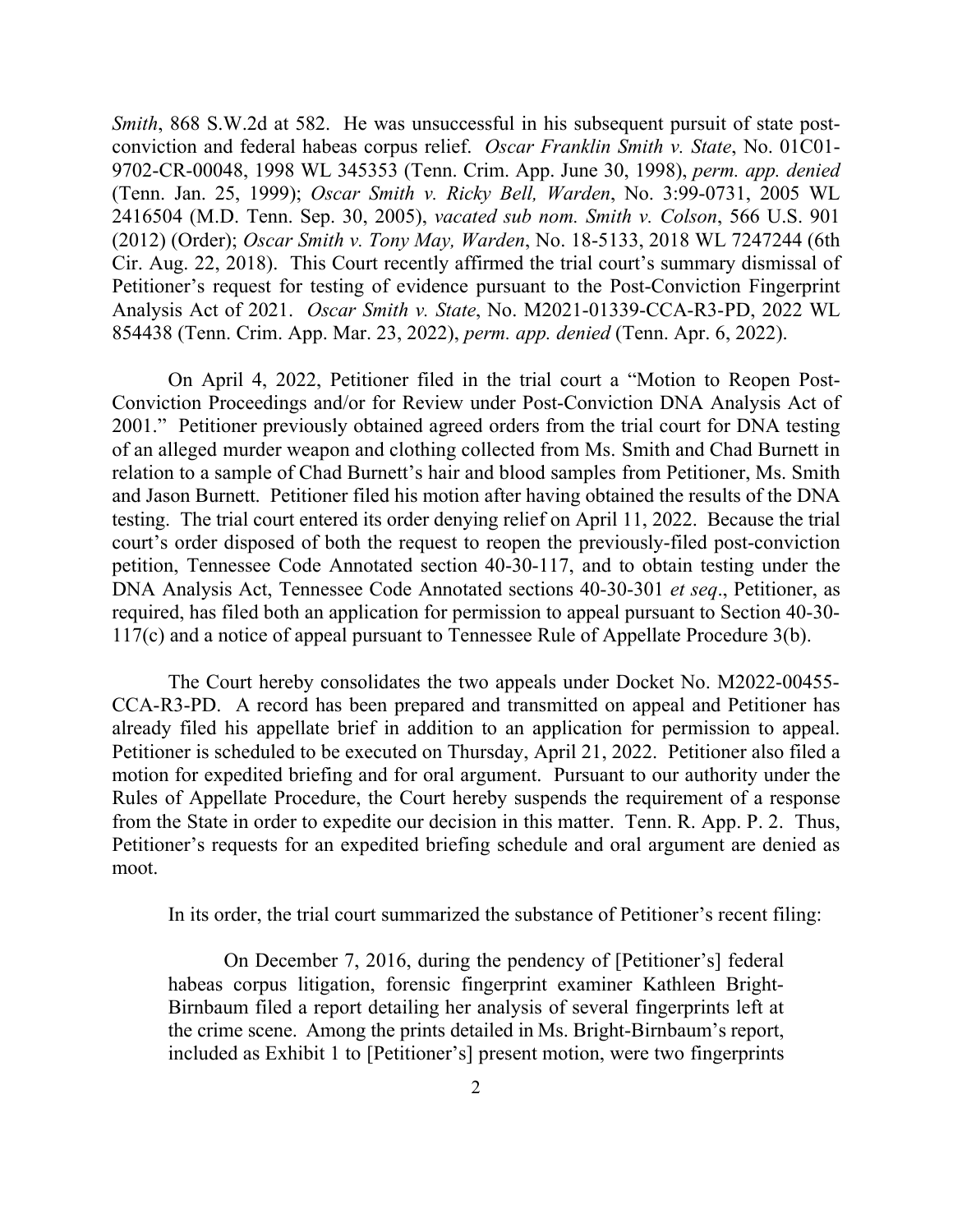lifted from an awl (misidentified as a "leather awe" in the report) believed to be used during the offenses. Ms. Bright-Birnbaum identified one of the prints as belonging to Johnny Hunter, the Metropolitan Nashville Police Department fingerprint examiner who testified at Petitioner's trial. *See* Bright-Birnbaum report at 2. Regarding the second print, Ms. Bright-Birnbaum explained the print was "identifiable," but she was unable to identify who left the print. *Id*. [FN: The known comparison prints referenced in Ms. Bright-Birnbaum's report - presumably, those against which the unknown print was compared - were those of [Petitioner], the three victims, three members of the Metropolitan Nashville Police Department (including Hunter), and three persons specifically identified in Ms. Bright-Birnbaum's report but whose potential connection to this case is not apparent from the current pleadings. *See id*. at 1-2.].

According to the Petitioner, the presence of the unknown fingerprint on the awl prompted Petitioner's attorneys to seek DNA testing of the awl. Based upon the agreement of the parties, this [c]ourt entered an agreed order on January 19, 2022, transferring the awl to the Petitioner's selected DNA analyst, the Serological Research Institute ("SERI"). On February 28, 2022, the [c]ourt entered another agreed order transferring samples of the Petitioner's, Jason Burnett's, and Judith Smith's blood, along with a sample of Chad Burnett's hair, to SERI. Counsel for the Petitioner explains the resubmission of these samples as follows:

As noted in the SERI report, the technology used here [to conduct the touch DNA analysis] is so new that [the examiner] had to re-examine the "known" specimens previously analyzed in 2016 so that a scientifically valid comparison could be achieved. Ex 4, SERI Rep. at 2 (noting resubmission of items); *see also* Second DNA Order, February 28, 2022 (releasing the known samples to SERI pursuant to the parties' agreement).

Smith motion at 6 n.3 (alterations added).

On March 30, 2022, SERI forensic DNA analyst Gary Hamor (and a "technical reviewer" whose electronic signature appears only as the initials "PH") submitted SERI's report on the agency's DNA analysis to the Petitioner's lead attorney, Amy Harwell. Regarding SERI's testing of the awl handle, which consisted of comparing a "touch DNA" sample obtained from the awl handle against known DNA samples from the Petitioner and the three victims, the report stated: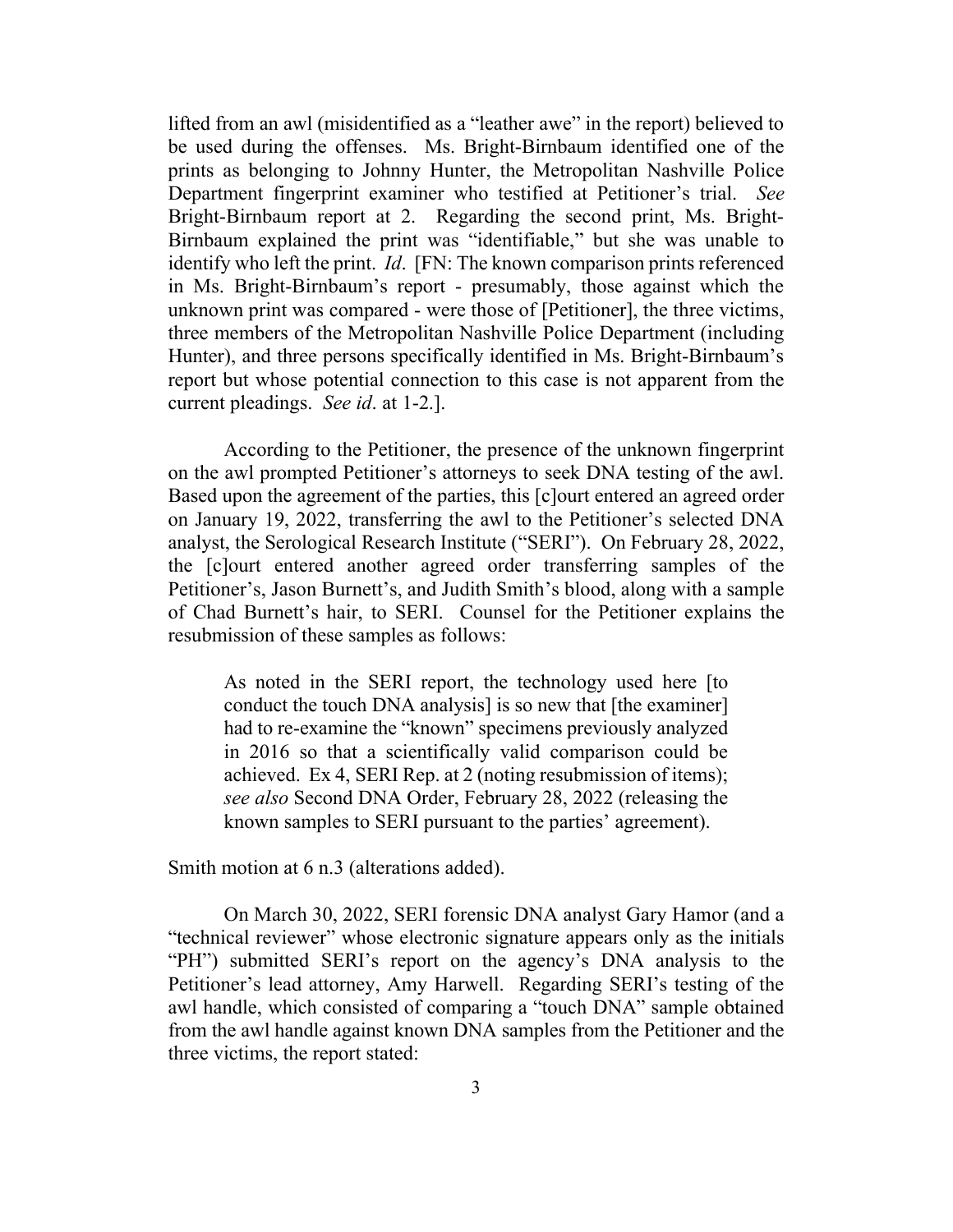a. A DNA mixture was obtained.

b. The DNA mixture was interpreted as originating from two contributors with a major male contributor. Chad Burnette [sic] could be the major contributor to this mixture. The chance that a randomly selected, unrelated person would have the same profile as the major contributor is approximately 1 in 4 octillion.

c. Oscar Smith, Jason Burnette [sic], and Judy Smith are all excluded as contributors to the DNA results obtained from this item.

d. The minor portion of the mixture is suitable for comparison.

SERI Report, at 4 (included as Exhibit 4 to Petitioner's current motion).

As stated above, the DNA profile obtained from the awl handle consists of "touch DNA." In explaining the timing of the Petitioner's current motion, Petitioner's attorneys write,

Though it has been theoretically possible to develop "touch  $DNA$ " for several years, the Applied Biosystems<sup>TM</sup> GlobalFilerTM PCR Amplification Kit was not developed until 2012 and did not become available in most labs until after 2017. Ex.4 at 8, SERI Rep. The fully continuous probabilistic genotyping software program used for analysis on the awl, Bullet Proof Sentry, was not available until 2022. *Id*. That is, touch DNA was not available until well after [Petitioner's] trial and post-conviction proceedings, and the technology used to perform the touch DNA analysis that supports this Motion was not available until this year. Ex. 4, SERI Report at 8.

Petitioner's motion, at 5-6 (footnote omitted).

The trial court determined Petitioner did not file his "Motion to Reopen Post-Conviction Proceedings and/or for Review under Post-Conviction DNA Analysis Act of 2001" to delay execution of his sentence and thus proceeded to address the merits of the same. After discussing the established law governing motions to reopen (§ 40-30-117) and the DNA Analysis Act (§§ 40-30-301 *et seq*.), the court concluded as follows: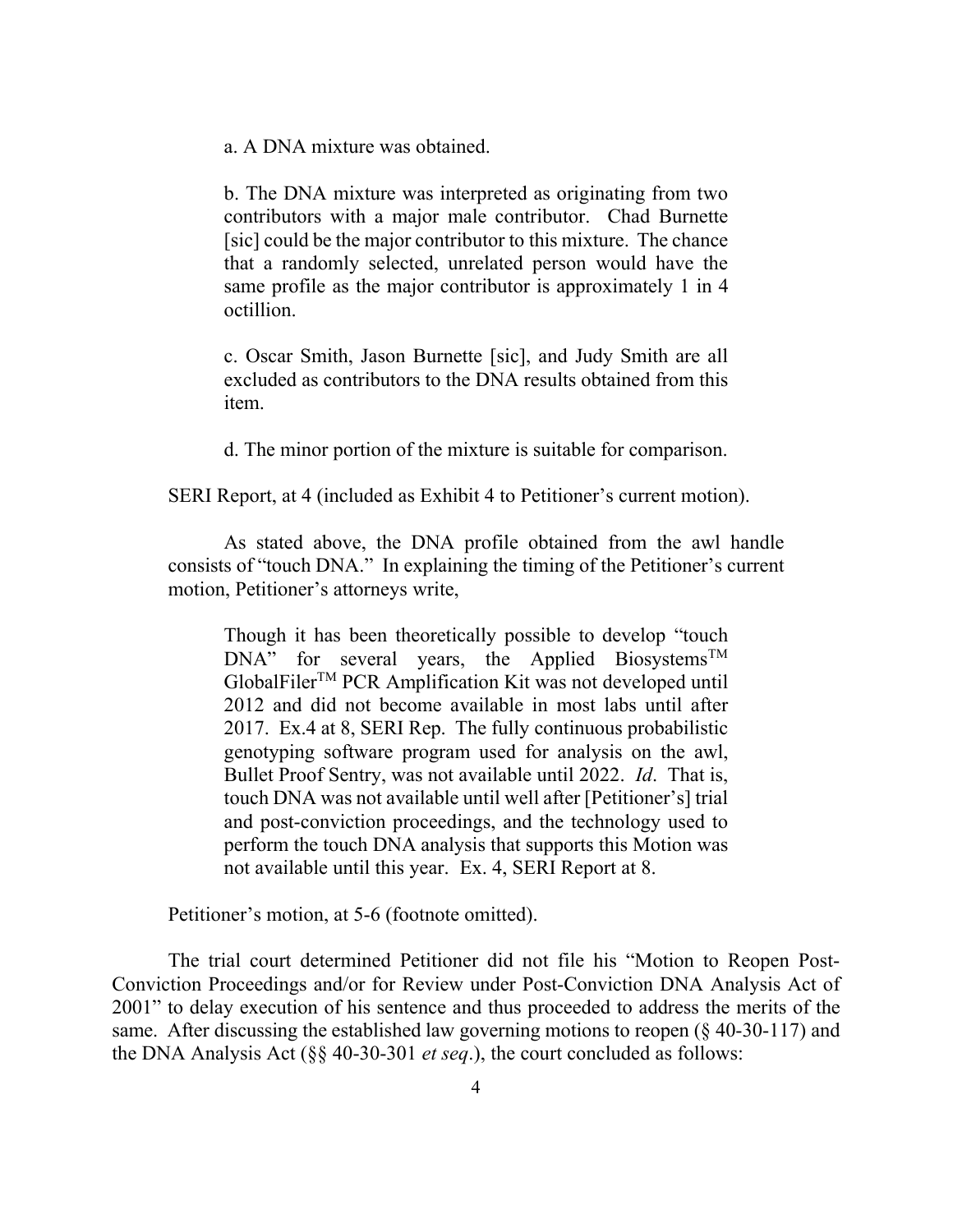However, even in viewing the evidence in the light most favorable to the Petitioner - in this case the [c]ourt has no reason to doubt that SERI's testing of the touch DNA obtained from the crime scene awl revealed a profile that was, conclusively, not that of [Petitioner] - the Petitioner is not entitled to relief through a motion to reopen or under the post-conviction DNA act. As this [c]ourt set forth in its order dismissing [Petitioner's] postconviction fingerprint petition, extensive evidence of the Petitioner's guilt was introduced at trial. The Court of Criminal Appeals summarized that evidence in its opinion affirming this [c]ourt's dismissal of the fingerprint petition:

As the trial court observed, "the State possessed extensive circumstantial evidence against Petitioner other than the palm print, including (1) Petitioner's prior threats against and/or prior violence involving the victims; (2) a neighbor seeing Petitioner's car in the victims' driveway the night of the murders; (3) life insurance policies taken out by Petitioner on the lives of the three victims, and (4) one of the child victims yelling out 'Frank, no!' on the 911 recording." Moreover, as the trial court noted, "[t]he evidence introduced at trial suggested Petitioner (and nobody else) had motive to kill the victims." Two of Petitioner's co-workers testified Petitioner solicited them to kill his wife. Likewise, as summarized above, evidence, in addition to the neighbor's testimony, was introduced to contest Petitioner's alibi defense. The jury also learned Petitioner referred to his estranged wife in the past tense during questioning by the police and he did not "ask the officers the logical questions of where, when, how and by whom" when he was informed about the murders. *Oscar Smith*, 2005 WL 2416504, at \*4. [Footnote omitted]. The post-conviction evidence also revealed Petitioner "was not contesting that the print was his; he was claiming that someone planted the print at the scene." *Oscar Franklin Smith*, 1998 WL 345353, at \*15. [Footnote omitted]. Even [Ms.] Bright-Birnbaum could not conclusively state Petitioner did not leave the bloody palm print at the crime scene.

[*Smith*] fingerprint opinion, 2022 WL 854438, at \*16 (footnotes added); *see also id*. at \*\*2-7 (quoting list of facts set forth in federal district court opinion denying habeas corpus petition; this [c]ourt's November 2021 order denying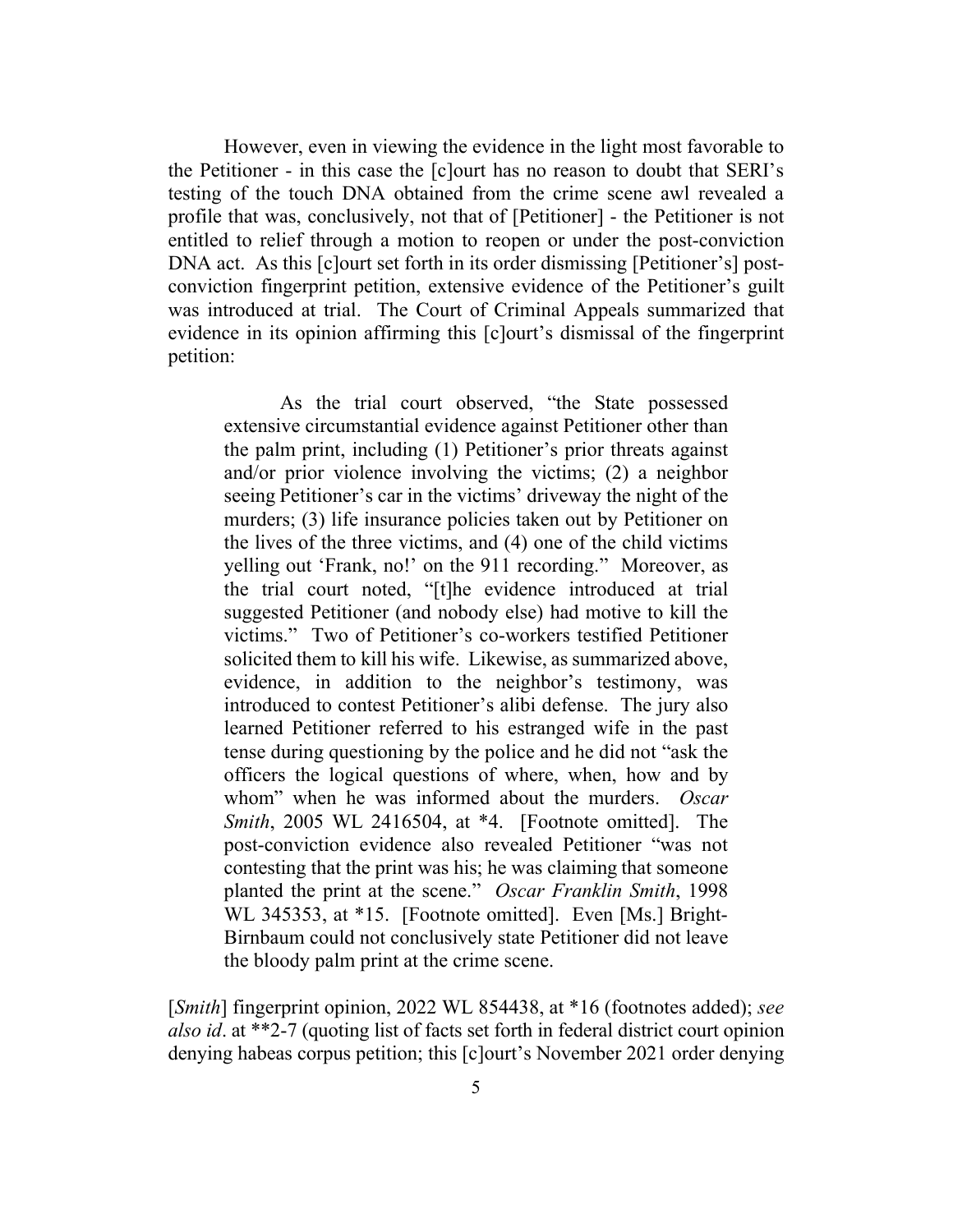fingerprint motion also quoted that list). Additionally, this [c]ourt notes that in the DNA testing performed by Petitioner's selected laboratory, [Petitioner's] DNA "could be included as [a] contributor[] to the DNA results obtained" from the left sleeve of an "off-white long sleeve shirt with large red/brown stains." [Footnote omitted]. Presumably, this article of clothing was a bloodstained item worn by one of the victims at the time of that person's death.

To quote further from the Court of Criminal Appeals' opinion,

In the case at hand, if we stacked the assumed most favorable [touch DNA] evidence on one side of a set of scales and the trial evidence on the other, the [touch DNA] evidence would not even begin to affect the scales or tip them in Petitioner's favor, either as to the guilty verdict or the sentences of death.

[*Smith*] fingerprint opinion, 2022 WL 854438, at \*17 (alterations added).

Thus, the [c]ourt concludes there is not a reasonable probability that the recently-discovered DNA evidence would have prevented [Petitioner's] prosecution or conviction. Nor is there a reasonable probability the recentlydiscovered DNA evidence would have resulted in a more favorable conviction or sentence for [Petitioner] had the DNA evidence been presented at trial. Thus, [Petitioner] is not entitled to relief under either T[ennessee] C[ode] A[nnotated] section 40-30-304 or section 40-30-305. [FN: The [c]ourt observes that the touch DNA evidence at issue in this case had not been subjected previously to the type of testing conducted by SERI. While the awl still exists in a condition in which it can be tested, it is unclear whether the awl was preserved in such a manner that would have assured the DNA profiles were left at the crime scene and did not result from contamination. Had the other elements of sections 40-30-304 and -305 been met, however, this [c]ourt would have allowed the Petitioner to present evidence concerning this issue at an evidentiary hearing.]. Similarly, given the extensive evidence of [Petitioner's] guilt produced at his trial, even when considering the DNA evidence resulting from SERI's recent testing in a light most favorable to the Petitioner, the [c]ourt concludes [Petitioner] would be unable to prove by clear and convincing evidence that the DNA evidence establishes he is actually innocent of the offenses for which he was convicted. Thus, he is not entitled to reopen his post-conviction proceedings under T.C.A. section  $40-30-117(a)(2)$ . [Footnote omitted].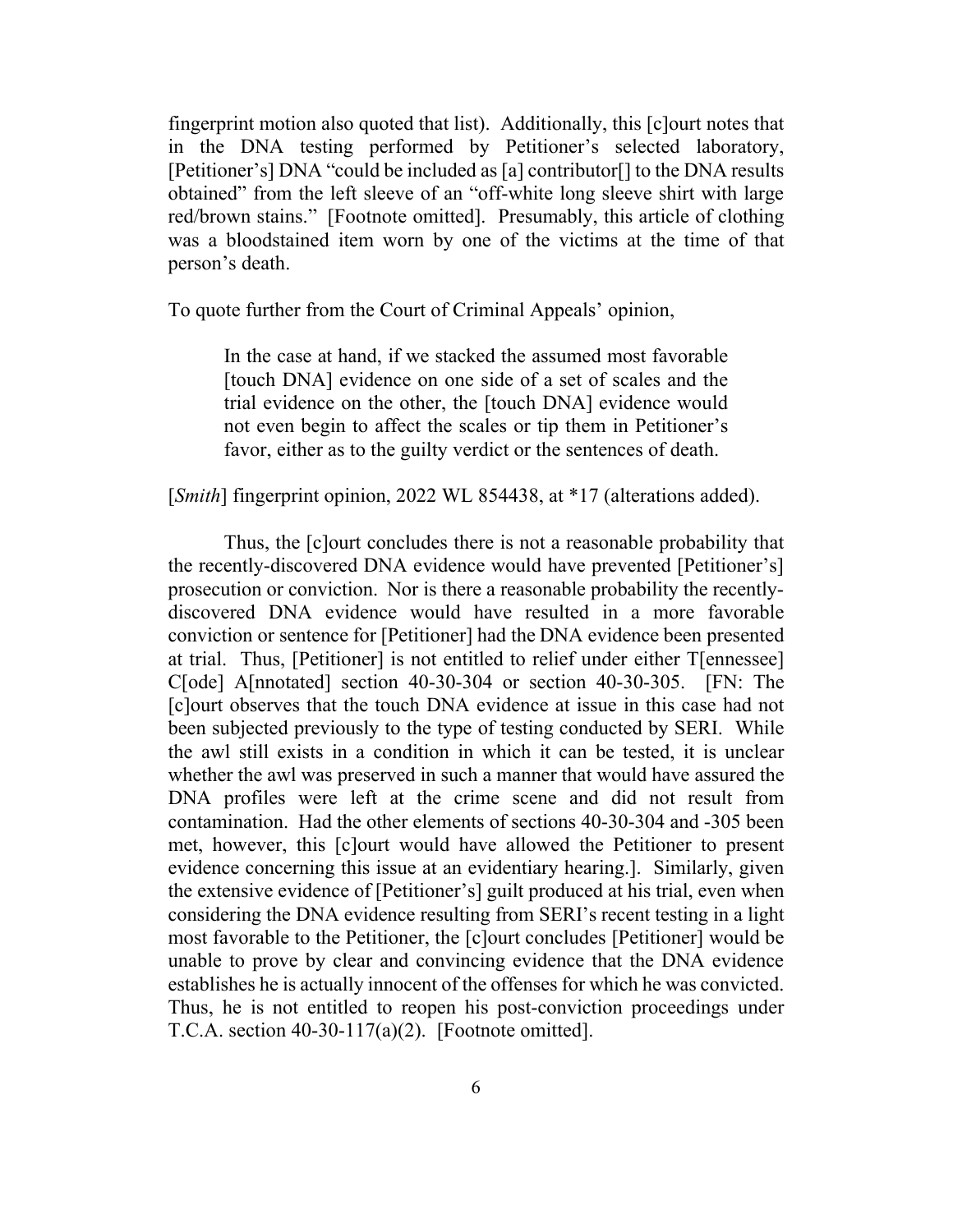#### *Analysis*

A post-conviction court's denial of a motion to reopen a post-conviction petition does not afford a petitioner an appeal as of right, *see* Tennessee Rule of Appellate Procedure 3(b), rather, such denial may be challenged on appeal only by the filing of an application for permission to appeal no later than 30 days after the denial by the postconviction court. T.C.A.  $\S$  40-30-117(c); Tenn. Sup. Ct. R. 28,  $\S$  10(B). There are four requirements for an appeal from a motion to reopen to be considered: (1) the timeliness of filing, (2) the place of filing, (3) the application to be filed, and (4) the attachments to the application. *Graham v. State*, 90 S.W.3d 687, 689 (Tenn. 2002). "In general, the contents of an application for permission to appeal must include the date and judgment from which the petitioner seeks review, the issue which the petitioner seeks to raise, and the reasons why the appellate court should grant review." *Id.* at 691. The statutory requirements are mandatory. *Timothy Roberson v. State*, No. W2007-00230-CCA-R3-PC, 2007 WL 3286681, at \*9-10 (Tenn. Crim. App. Nov. 7, 2007), *perm. app. denied* (Tenn. Apr. 14, 2008).

Here, Petitioner adequately complied with the statutory requirements for seeking appellate review. However, Petitioner has not presented new scientific evidence establishing that he is actually innocent of the murders of the victims. Consequently, the trial court did not abuse its discretion when it denied Petitioner's motion to reopen the petition. As a result, we deny the application for permission to appeal the denial of the motion to reopen the post-conviction petition pursuant to Tennessee Code Annotated section 40-30-117(c).

With regard to Petitioner's motion for "Review under Post-Conviction DNA Analysis Act of 2001," we likewise conclude that the trial court did not abuse its discretion. *See Oscar Smith v. State*, 2022 WL 854438, at \*17.The trial court analyzed the motion pursuant to both Tennessee Code Annotated sections 40-30-304 and -305 and determined that there was not a reasonable probability that the DNA evidence would have prevented Petitioner's prosecution or conviction or would have resulted in a more favorable conviction or sentence.

This Court's Rule 20 provides that if a judgment is rendered by the trial court without a jury, the judgment is not a determination of guilt, the evidence does not preponderate against the finding of the trial court, and no error of law requiring a reversal of the judgment is apparent on the record, then the judgment of the trial court may be affirmed by memorandum opinion when the opinion would have no precedential value. Tenn. Ct. Crim. App. R. 20. We determine that this case meets the criteria of Rule 20.

*Conclusion*